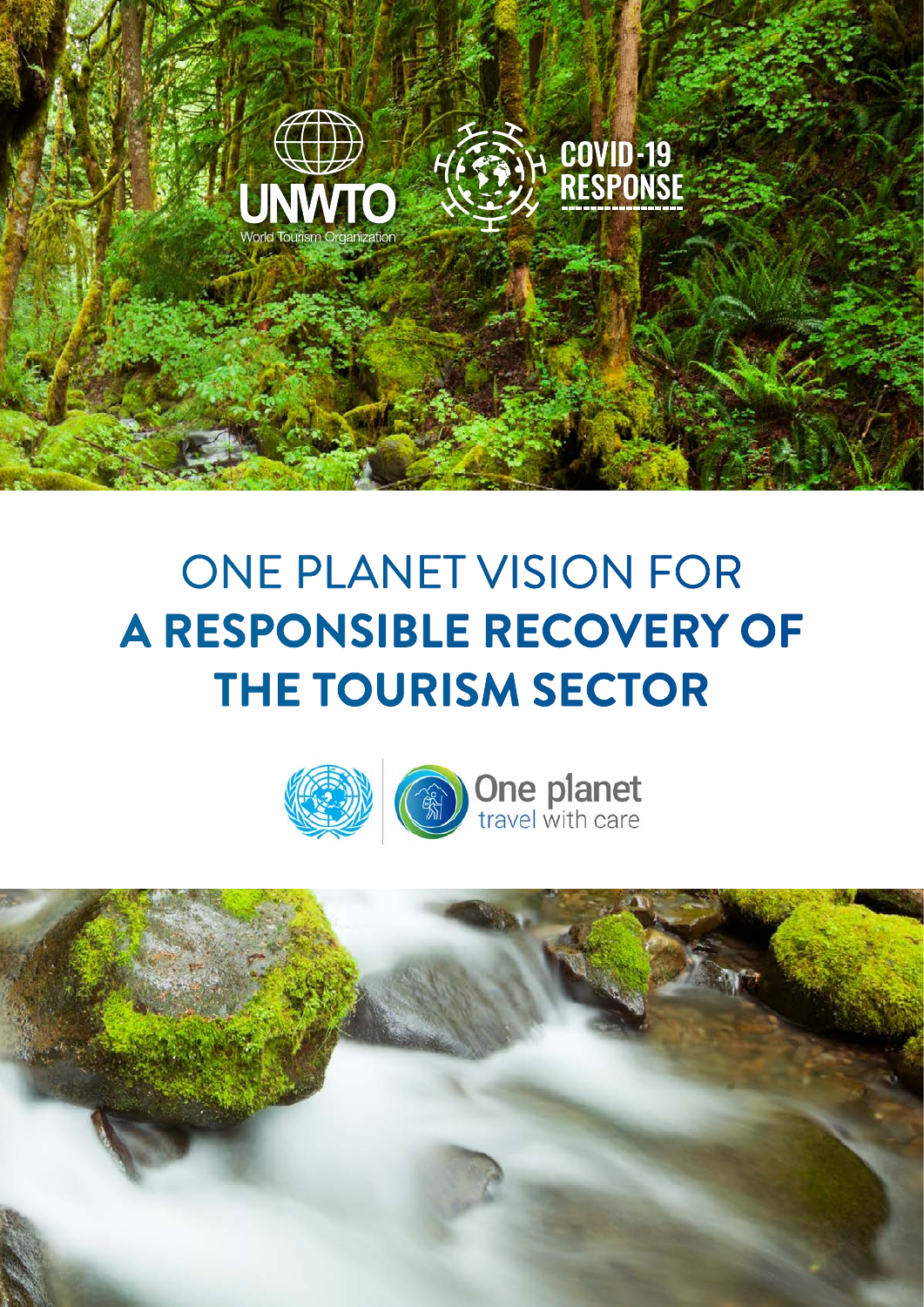## ACKNOWLEDGEMENTS

We would like to thank the members of the One Planet Sustainable Tourism Programme for their contributions to the preparation of this position paper as well as the One Planet Secretariat at UNEP.

Special gratitude goes to Clare Jenkinson (ABTA), Delphine Stroh (Accor), José Miguel Rovira González and Kennedy Pemberton (Association of Caribbean States), Christina Beckmann (Adventure Travel Trade Association), Xenia Zu Hohenlohe (Considerate Group), Nicole Ouimet-Herter and Simone Targetti Ferri (Disneyland Paris), Karin Elgin-Nijhuis (Elgin&Co), Ignacio de las Cuevas (Eurecat), Ramune Genzbigelyte-Venturi (European Commission) Eugenio Yunis (FEDETUR), Claudia Andreis (Fundación F.E.I.De.S.), Dr. Stephanie Pfahl (Federal Ministry for the Environment, Nature Conservation and Nuclear Safety, Germany), Glenn Jampol (Global Ecotourism Network), Dr. Megan Morikawa (Iberostar Group), Valerina Daniel (Ministry of Tourism and Creative Economy, Indonesia), Jean-Luc Michaud (Institut Français du Tourisme), Nicole Powell and Mikey Sadowski (Intrepid Travel), Dr. Anna Spenceley (IUCN TAPAS), Dr. Christopher Warren (My Green Butler), Graham Harper (PATA), Paloma Zapata (Sustainable Travel International), Dr. Anne-Kathrin Zschiegner (The Long Run), Jeremy Smith (Tourism Declares), Graeme Jackson and Jeremy Sampson (Travel Foundation), Luisa Bernal, Tim Scott and Alexandra Soezer (UNDP), Svitlana Mikhalyeva, Pablo Montes and Helena Rey (UNEP), Associate Professor Anne Hardy (University of Tasmania), Marina Diotallevi, Merjen Meretgulyyeva and Marianna Stori (UNWTO), Erika Harms (World Resources Institute) and Clare Kneller (WRAP), for the time invested in discussions and joint reflection, as well as for their feedback.

The One Planet Vision for a Responsible Recovery of the Tourism Sector was drafted by Virginia Fernández-Trapa under the supervision of Dr. Dirk Glaesser, Director, Sustainable Development of Tourism, UNWTO. The layout of the report was carried out by Javier P. Spuch.

#### **CITATIO**N

One Planet Sustainable Tourism Programme (2020) - One Planet Vision for a Responsible Recovery of the Tourism Sector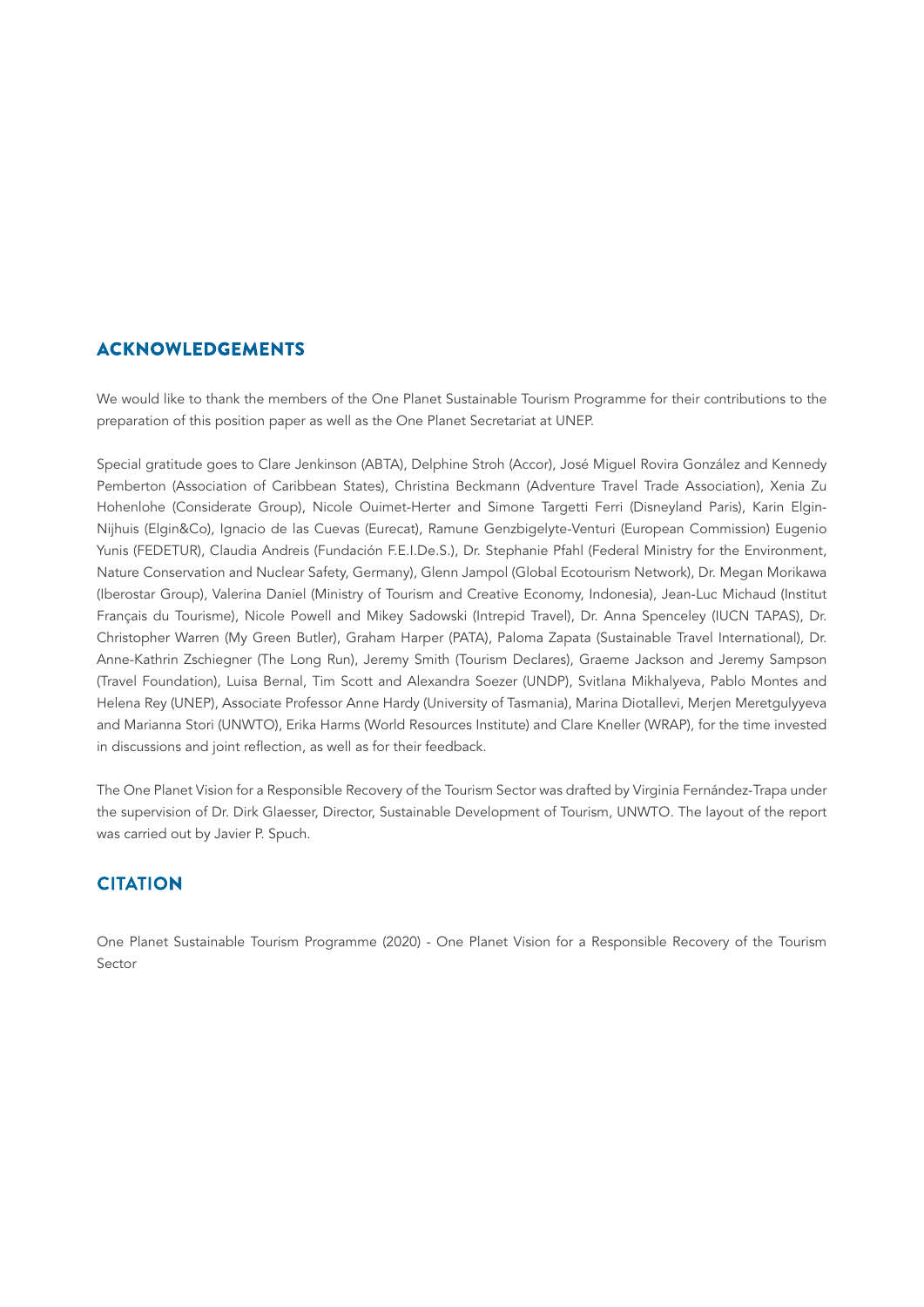



# **ONE PLANET VISION FOR A RESPONSIBLE RECOVERY OF THE TOURISM SECTOR**

#RESPONSIBLERECOVERY #BUILDBACKBETTER #RESTARTTOURISM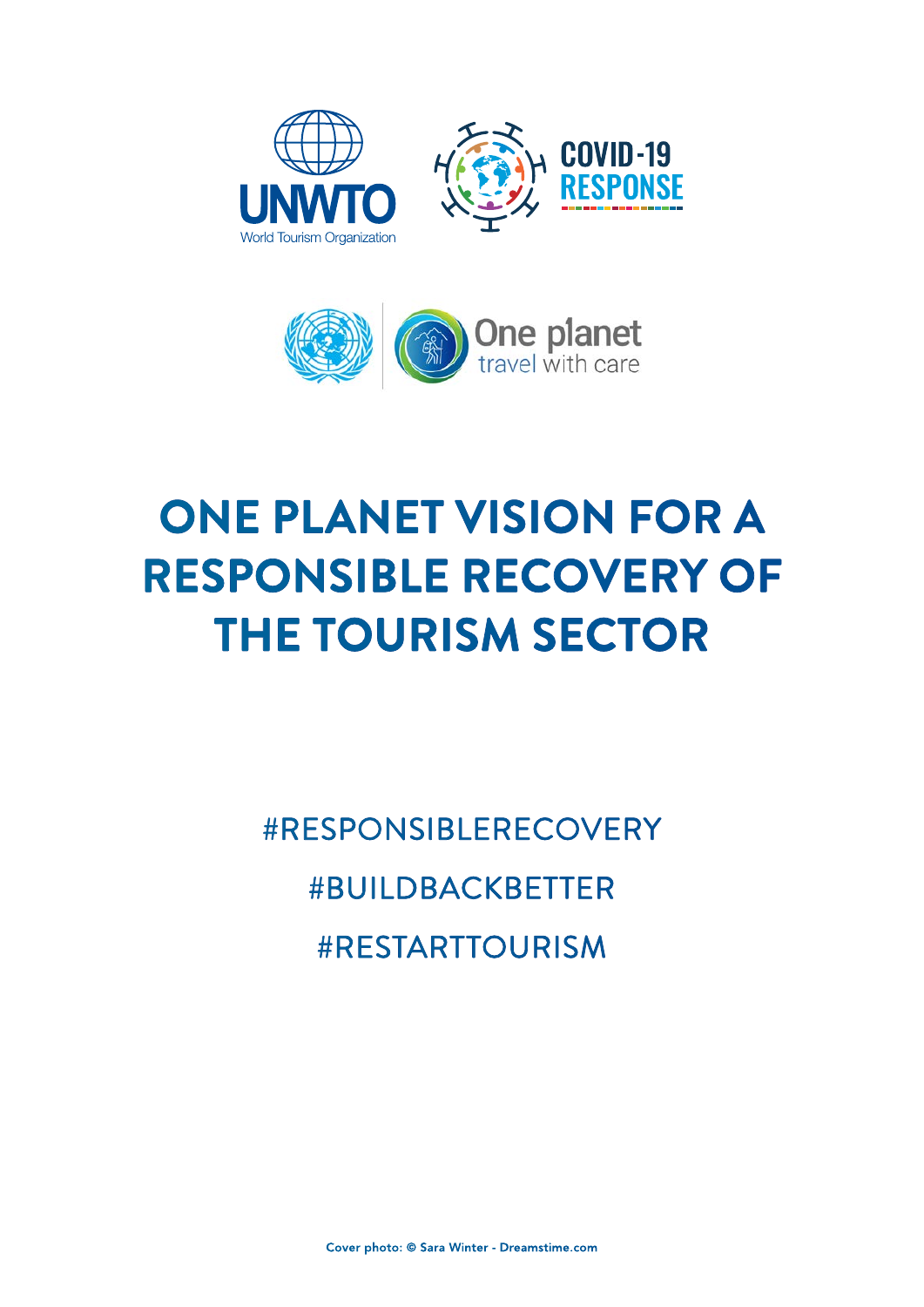

# **ONE PLANET VISION FOR A RESPONSIBLE RECOVERY OF THE TOURISM SECTOR**

The One Planet Vision for a Responsible Recovery of the Tourism Sector builds on the UNWTO Global Guidelines to Restart Tourism1 released by the Global Tourism Crisis Committee on 28 May 2020 with the objective to support tourism to emerge stronger and more sustainable from the COVID-19 crisis. The vision is shared by the members of the One Planet Sustainable Tourism Programme and partner organizations.

It calls for a responsible recovery of the tourism sector from the COVID-19 crisis. A recovery which is founded on sustainability, to build back better, and which therefore can underpin the resilience of the tourism sector.

The COVID-19 global pandemic has caused unprecedented socio-economic impacts and, at the same time, raised our awareness of the role sustainability needs to play in our everyday life and economic activities. Tourism, one of the hardest hit economic sectors, might face a decline of 58% and 78% in international tourist arrivals during 2020 and has 100 to 120 million direct tourism jobs at risk.2 There are additional impacts, which are still difficult to quantify, such as

pollution or threats to the conservation of wildlife and biodiversity, all directly linked to tourism.

As of 18 May 2020, all destinations worldwide are observing travel restrictions for international tourism. Out of all 217 destinations, 163 (75%) have placed a complete stop on international tourism and, for the time being, only seven destinations have started to ease travel restrictions.3 This situation makes it difficult to foresee when tourism operations will fully resume. It is nevertheless predictable that changes to the way tourism operated will be needed to exit a crisis of this magnitude.

In line with the priorities outlined in the UNWTO Global Guidelines to Restart Tourism, this vision aims to support the development and implementation of recovery plans which contribute to the Sustainable Development Goals (SDGs) and the Paris Agreement.

As such, the vision recommends six lines of action to guide a responsible tourism recovery for people, planet and prosperity, namely public health, social inclusion,

<sup>1</sup> <https://webunwto.s3.eu-west-1.amazonaws.com/s3fs-public/2020-05/UNWTO-Global-Guidelines-to-Restart-Tourism.pdf>

<sup>2</sup> <https://www.unwto.org/news/covid-19-international-tourist-numbers-could-fall-60-80-in-2020>

<https://www.unwto.org/covid-19-travel-restrictions>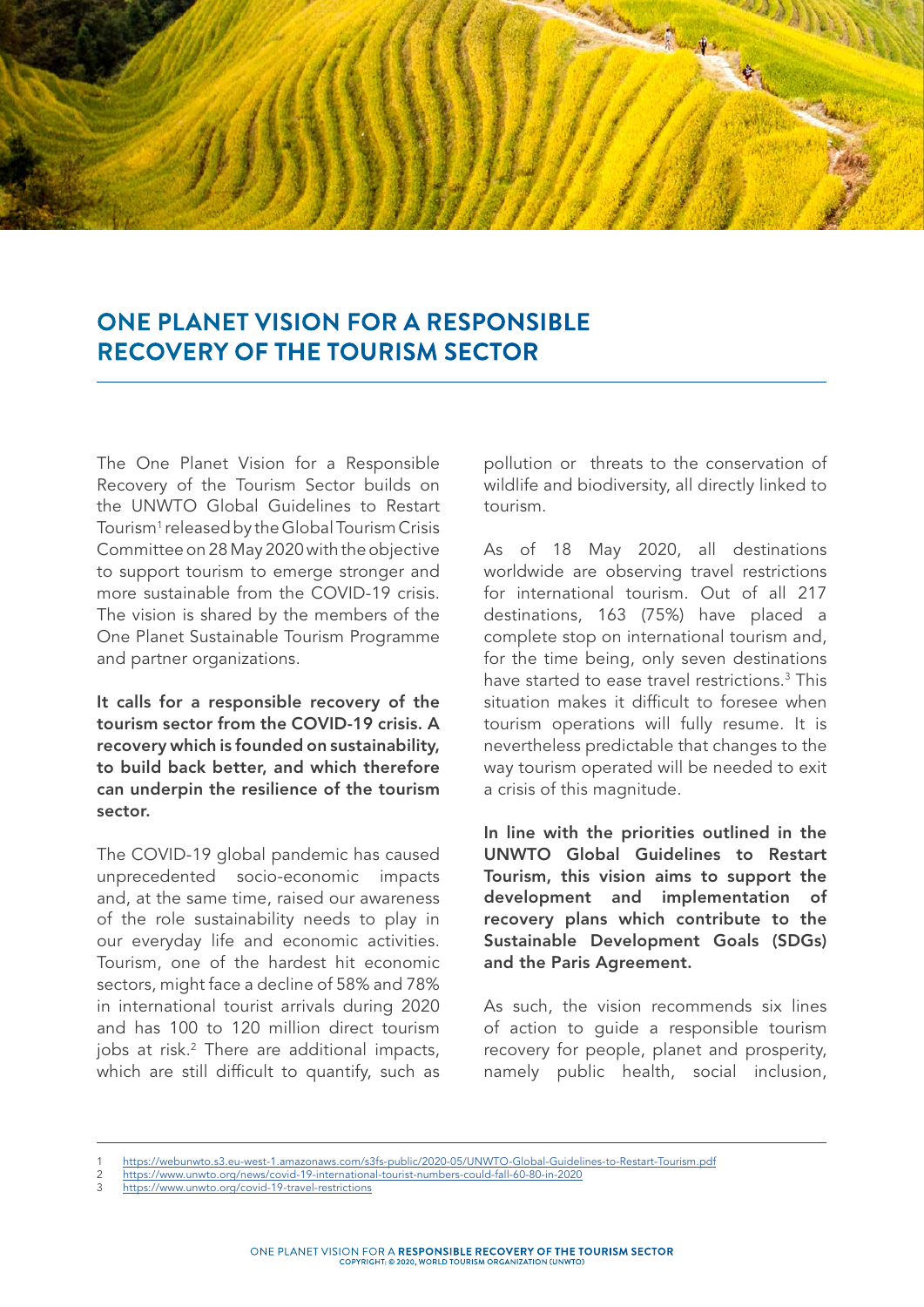

biodiversity conservation, climate action, circular economy and governance and finance.

### A #ResponsibleRecovery is needed to #BuildBackBetter tourism

The COVID-19 crisis has emphasised the need to strengthen the resilience of the tourism sector and awakened a sense of unity and interconnectedness among tourism stakeholders. This crisis has highlighted both the fragility of the natural environment and the need to protect it, as well as the intersections of tourism economics, society and the environment like nothing before in history. It represents an opportunity to accelerate sustainable consumption and production patterns and build back better tourism.

As governments and the private sector are now embarking on a path for recovery, there is no better timing for placing future generations at the centre of the action. This implies long-term and holistic thinking with regards to the challenges of our world and thus connects with the need to transition to a more sustainable tourism model based on social inclusion and the restoration and protection of the environment. Our health and wellbeing depend on it.

The tourism sector registered continuous growth in the past decade, creating significant benefits in terms of socioeconomic development and employment, which are now at stake. At the same time, such growth represented important challenges related to the carrying capacity of destinations, consumption of natural resources and impacts on climate change.

Addressing all these issues must be at the heart of a responsible recovery of the tourism sector, as the resilience of tourism will depend on the sector's ability to balance the needs of people, planet and prosperity.

Generating the necessary evidence to support decision making and effective action towards sustainability in tourism is now more pressing than ever.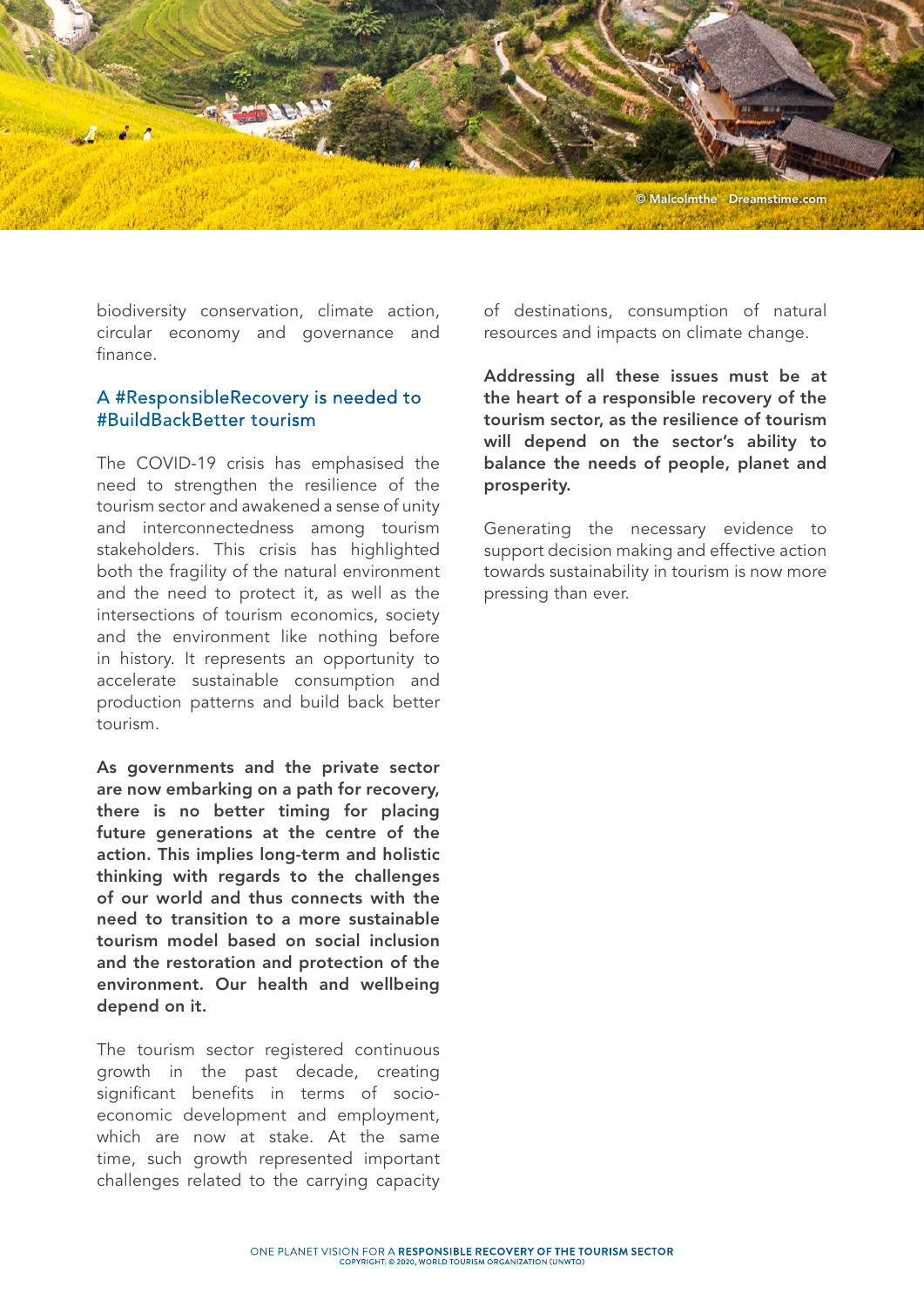

# **LINES OF ACTION TO SUPPORT A #RESPONSIBLERECOVERY TO #BUILDBACKBETTER TOURISM**

To support the implementation of the UNWTO Guidelines to Restart Tourism, this vision recommends six lines of action, which represent several key elements capable of guiding a responsible tourism recovery for people, planet and prosperity; namely: public health, social inclusion, biodiversity conservation, climate action, circular economy and governance and finance.

This vision invites governments to integrate such lines of action in COVID-19 recovery plans for tourism to build back better. The vision also encourages tourism businesses to revisit operational processes along the lines of action below to enhance competitiveness. NGOs, International Organizations, academia and the civil society can support and assist both governments and the private sector by sharing their knowledge, tools and supporting the development of best practices.

#### #ResponsibleRecovery for People

## Public health:

*The COVID-19 pandemic has shown the strong connection between tourism and public health. The tourism sector has proven to be of assistance by putting its infrastructure, supply chains and staff at the service of public health and humanitarian aid. Creating long lasting synergies between public health and tourism is an investment in*  *preparedness in relation to future crises and contributes to confidence and trust.*

- Integrate epidemiological indicators in tourism: Epidemiological indicators are in the process of being connected with tourism monitoring mechanisms. Strengthening monitoring mechanisms in this direction has potential to lead the way for tourism to recover as an economic activity, ensuring that the easing of travel restrictions or introduction of new measures and policies is based on evidence. If well planned and managed, tourism can make a responsible contribution to the health and wellbeing of those working in the sector and local people.
- Connect hygiene with sustainability: Tailored guidance and protocols for tourism operations to resume timely and safely shall reflect the outcomes of collaboration between tourism stakeholders, the scientific community and health authorities. It is essential that such protocols integrate sustainability principles as much as possible, to prevent decision-making and changes in processes in connection to hygiene which could have harmful effects on the environment without measurable gains with regards to health. Introducing new social distancing measures and safety protocols should not suppose new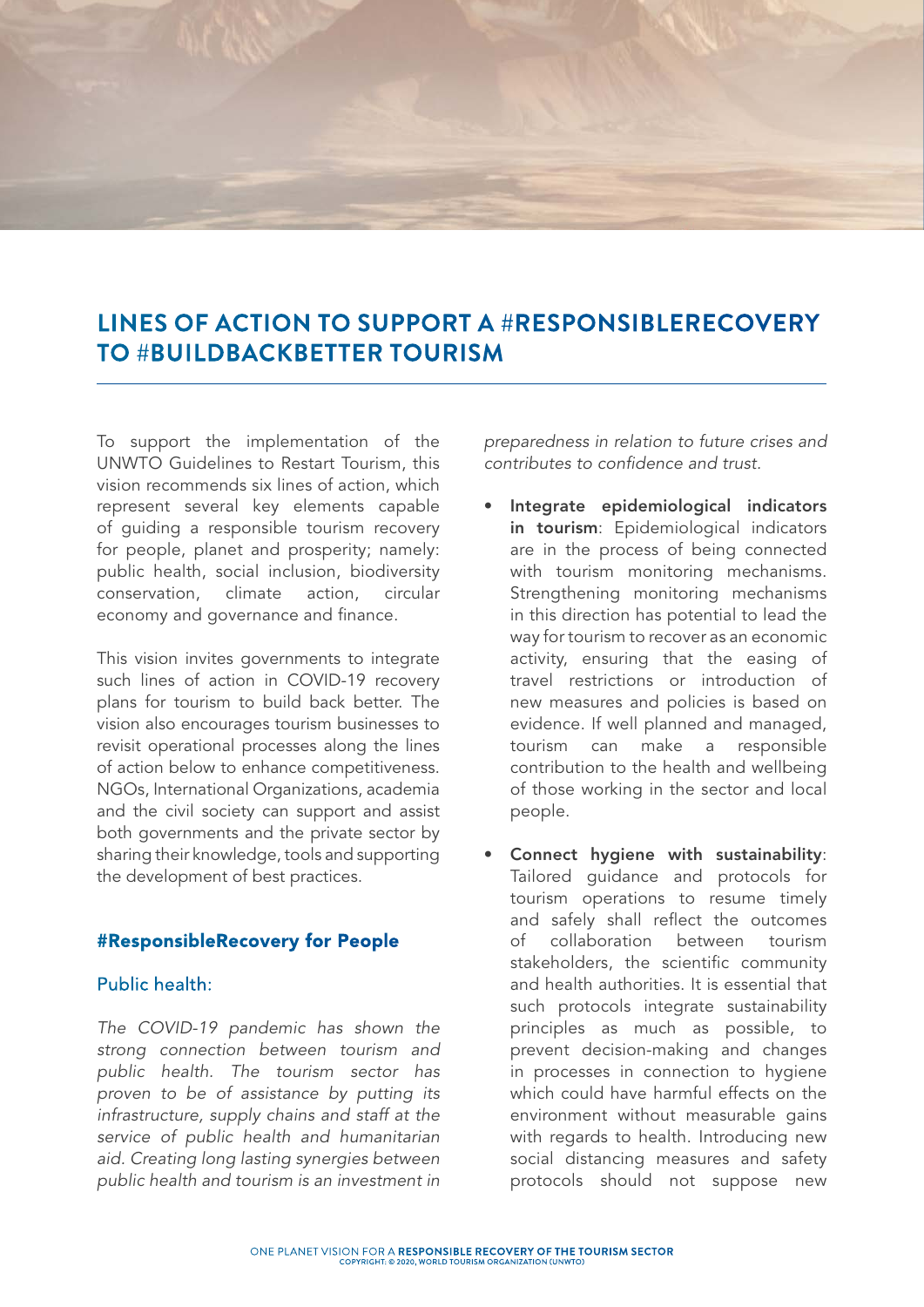© Dmitry Molchanov - Dreamstime.com

barriers4 for people with disabilities and seniors.

Restore trust through communication: To address the public health concerns of tourists, employees and host communities and restore trust, transparent and proactive communication on the measures put in place and current developments within businesses or destinations is key. Destinations shall send clear and consolidated messages to their source markets and adjust to their perceptions and needs to regain visitor confidence, given the importance and current sensitivities towards public health.

#### Social inclusion:

*The COVID-19 crisis is having sweeping consequences on tourism jobs and enterprises, notably on small and medium enterprises, which account for around 80% of tourism businesses globally.*<sup>5</sup>  *Many tourism employers are nevertheless taking the lead in supporting their workers and helping the communities in which they operate.*<sup>6</sup> *Capitalising on these practices can repurpose tourism as a supporter for the community*.

• Channel targeted support towards vulnerable groups: Many tourism jobs represent the main source of income of local communities and the livelihoods of youth, women, rural population, indigenous and other vulnerable groups, including those in the informal economy. Therefore, targeted support which caters for their needs should allow a more inclusive recovery.7 The principles of decent work<sup>8</sup> and safety at a work place should guide measures aiming at enhancing job security in tourism and at providing formal employment.

- Channel long-term support to small and medium enterprises: Targeted support beyond initial relief measures will be needed for small and medium enterprises to continue operating<sup>9</sup> and to ensure that destinations maintain a diverse and attractive offer. Embracing digital technologies can contribute to business continuity. In those destinations where tourism has become almost the sole economic activity, supporting businesses to diversify their customer base and revenue streams will enhance their resilience.
- Repurpose tourism as a supporter for the community: Capitalising on the new services that tourism businesses and creative industries<sup>10</sup> have been providing to destinations in times of crisis brings an opportunity to create

10 <https://www.unwto.org/cultural-tourism-covid-19>

<sup>4</sup> <https://www.unwto.org/covid-19-inclusive-response-vulnerable-groups><br>5 https://www.unwto.org/news/covid-19-statement-zurab-pololikashvili

<https://www.unwto.org/news/covid-19-statement-zurab-pololikashvili>

<sup>6</sup> <https://www.unwto.org/news/research-shows-strength-of-tourism-sectors-support-for-workers-and-communities>

<sup>7</sup> <https://www.unwto.org/covid-19-inclusive-response-vulnerable-groups>

<sup>8</sup> [https://www.ilo.org/wcmsp5/groups/public/---ed\\_dialogue/---sector/documents/normativeinstrument/wcms\\_546337.pdf](https://www.ilo.org/wcmsp5/groups/public/---ed_dialogue/---sector/documents/normativeinstrument/wcms)

<sup>9</sup> <https://www.oecd-forum.org/users/406151-lamia-kamal-chaoui/posts/rescuing-smes-from-the-covid-storm-what-s-next>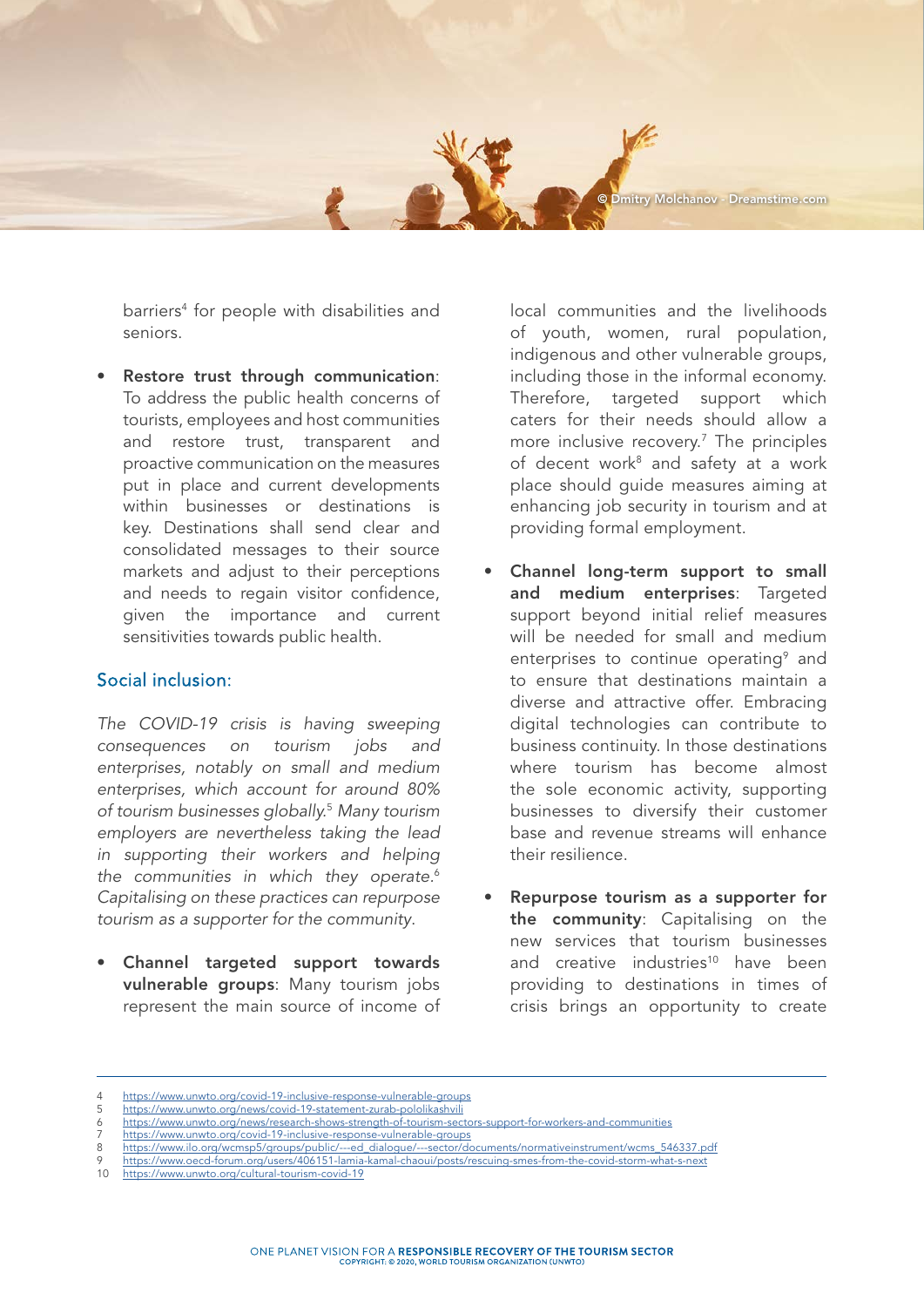

stronger ties with local communities, integrate local wisdom and enhance local satisfaction with tourism. Communities may need business mentorship for their local entrepreneurship ventures to improve their supply chain inclusion. Furthermore, stronger local value chains bring social and economic benefits to local communities, reduce dependence on foreign suppliers while supporting the circularity of tourism operations.

### #ResponsibleRecovery for Planet

#### Biodiversity conservation:

*The COVID-19 pandemic has raised awareness of the importance of a healthy environment as a natural barrier for future pandemics, notably in the case of zoonotic diseases. A healthy environment is also directly connected with the competitiveness of the tourism sector and in many destinations conservation efforts largely depend on tourism revenue. Supporting such conservation efforts can enable a greener recovery.11*

Capture the value of conservation through tourism: While the reduction of economic activity during COVID-19 has to some extent reduced the pressures on the environment, there are many destinations where the conservation of marine and terrestrial ecosystems, protected areas and species largely depends on tourism revenue and operators. Supporting

monitoring mechanisms that would regularly capture such contribution and the value of ecosystem services through tourism at destination level would enable the tourism sector to capitalize on its conservation efforts.

- Support conservation efforts through tourism: In destinations where humanwildlife conflicts are increasing as tourism is on hold, the risk of poaching, encroachment or overexploitation are also growing, directly threatening the very assets upon which the tourism sector needs to be rebuilt. The role of tourism to sustain conservation and fight illegal wildlife trade should therefore be acknowledged in recovery plans and support made available for conservation efforts by tourism stakeholders to continue. Tourism also contributes to the preservation of cultural and historical sites.
- Invest in nature-based solutions for sustainable tourism: Nature-based solutions have potential to drive innovation in tourism towards sustainability and, besides mitigating the environmental impacts of tourism activity, result in better management of scarce natural resources such as water, coral reefs, wetlands, mangroves, coastlines and foster disaster resilience both in urban and natural environments<sup>12</sup>. Investments in naturebased solutions also respond well to the expectations of a growing demand for experiences in nature.

<sup>11</sup> [https://parksjournal.com/wp-content/uploads/2020/06/Hockings-et-al-10.2305-IUCN.CH\\_.2020.PARKS-26-1MH.en\\_-1.pdf](https://parksjournal.com/wp-content/uploads/2020/06/Hockings-et-al-10.2305-IUCN.CH_.2020.PARKS-26-1MH.en_-1.pdf)

[https://platform.think-nature.eu/system/files/thinknature\\_handbook\\_final\\_print\\_0.pdf](https://platform.think-nature.eu/system/files/thinknature_handbook_final_print_0.pdf)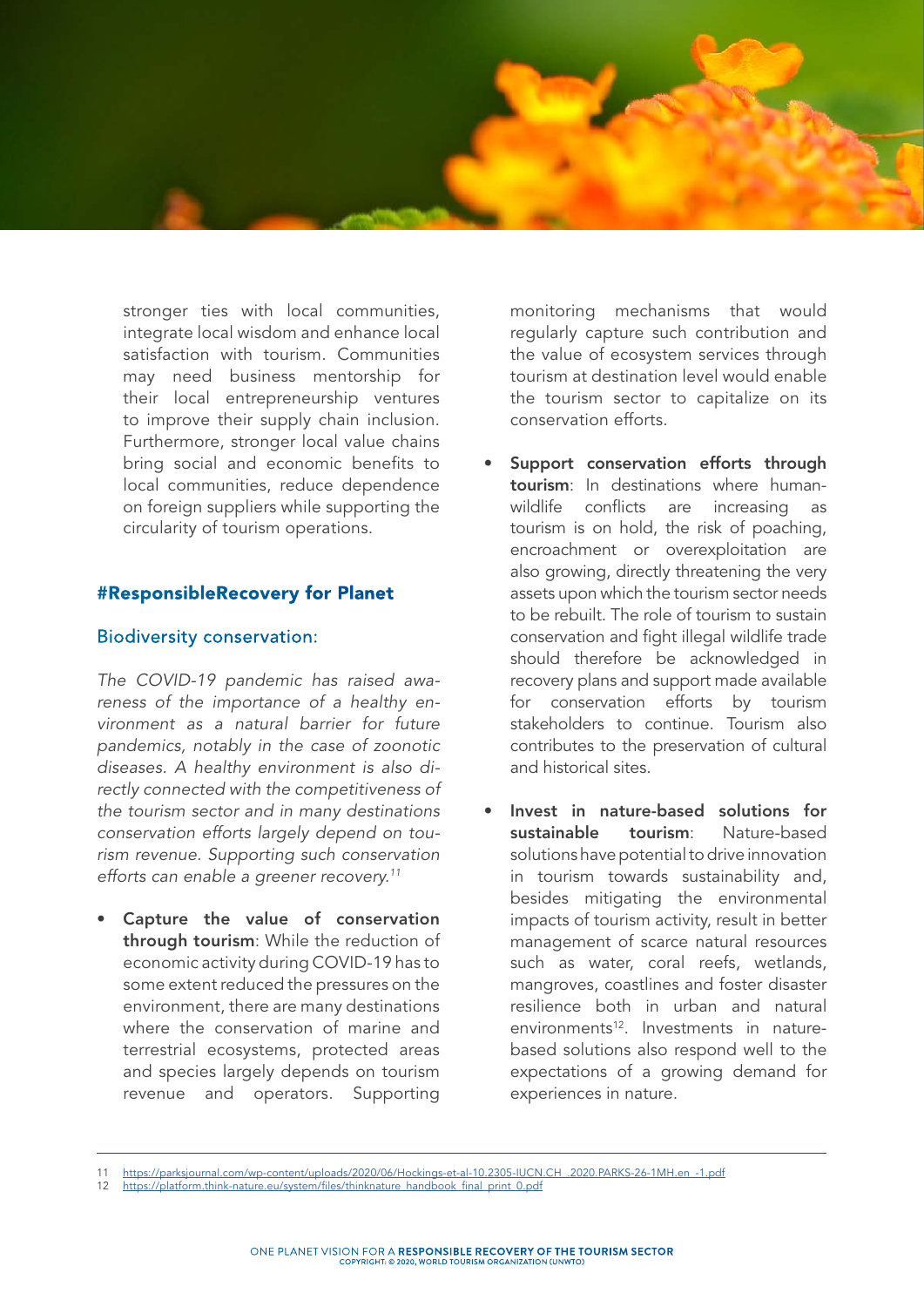© OndRej Prosický - Dreamstime.com

#### Climate action:

*During the COVID-19 crisis, reduced emissions and improvements in air quality have been reported and it is estimated that global CO2 emissions for 2020 will decline by 8%.13 According to UNWTO/ITF research released in December 2019, the tourism sector is set to increase its CO2 emissions by at least 25% by 203014 and therefore the need to transform tourism operations for climate action continues to be of utmost importance for the sector to remain in line with international goals.*

- Monitor and report CO<sub>2</sub> emissions from tourism operations: Strengthening the measurement and disclosure of CO<sub>2</sub> emissions from tourism and promoting the introduction of science-based targets is necessary for the sector to effectively contribute to the implementation of Nationally Determined Contributions to the Paris Agreement. Developing monitoring mechanisms that would allow destinations to understand CO<sub>2</sub> emissions across the value chain and the  $CO<sub>2</sub>$ implications of investments has potential to trigger a shift towards climate-aware tourism development.
- Accelerate the decarbonization of tourism operations: Enhancing mitigation efforts in the tourism sector, including through investments to develop lowcarbon transportation options and greener infrastructure, is key to resilience. It shall

also be seen a competitive advantage as the cost of inaction with regards to climate will be in the long run larger than the cost of any other crisis. Additionally, a growing number of consumers are demanding that the tourism sector takes responsibility for its CO $_{\textrm{\tiny{2}}}$  emissions and would like to take part of these efforts.<sup>15</sup> Small and mediumsized businesses would need technical and financial support to accomplish such transition.

Engage the tourism sector in carbon removal: Supporting the engagement of the tourism sector in adaptation to climate change and carbon removal, through both natural and technological methods is necessary. The use of natural systems for carbon removal through the restoration of high carbon density ecosystems as well as engaging with carbon removal technologies would be necessary if the sector is to cut emissions by 50% by 2030 to remain in line with the IPCC's most recent recommendations<sup>16</sup>, and to achieve carbon neutrality by 2050.

<https://www.iea.org/reports/global-energy-review-2020>

<sup>14</sup> <https://www.e-unwto.org/doi/book/10.18111/9789284416660>

<sup>15</sup> <https://skift.com/sgf-magazine-2019/>

<sup>16</sup> <https://www.ipcc.ch/sr15/>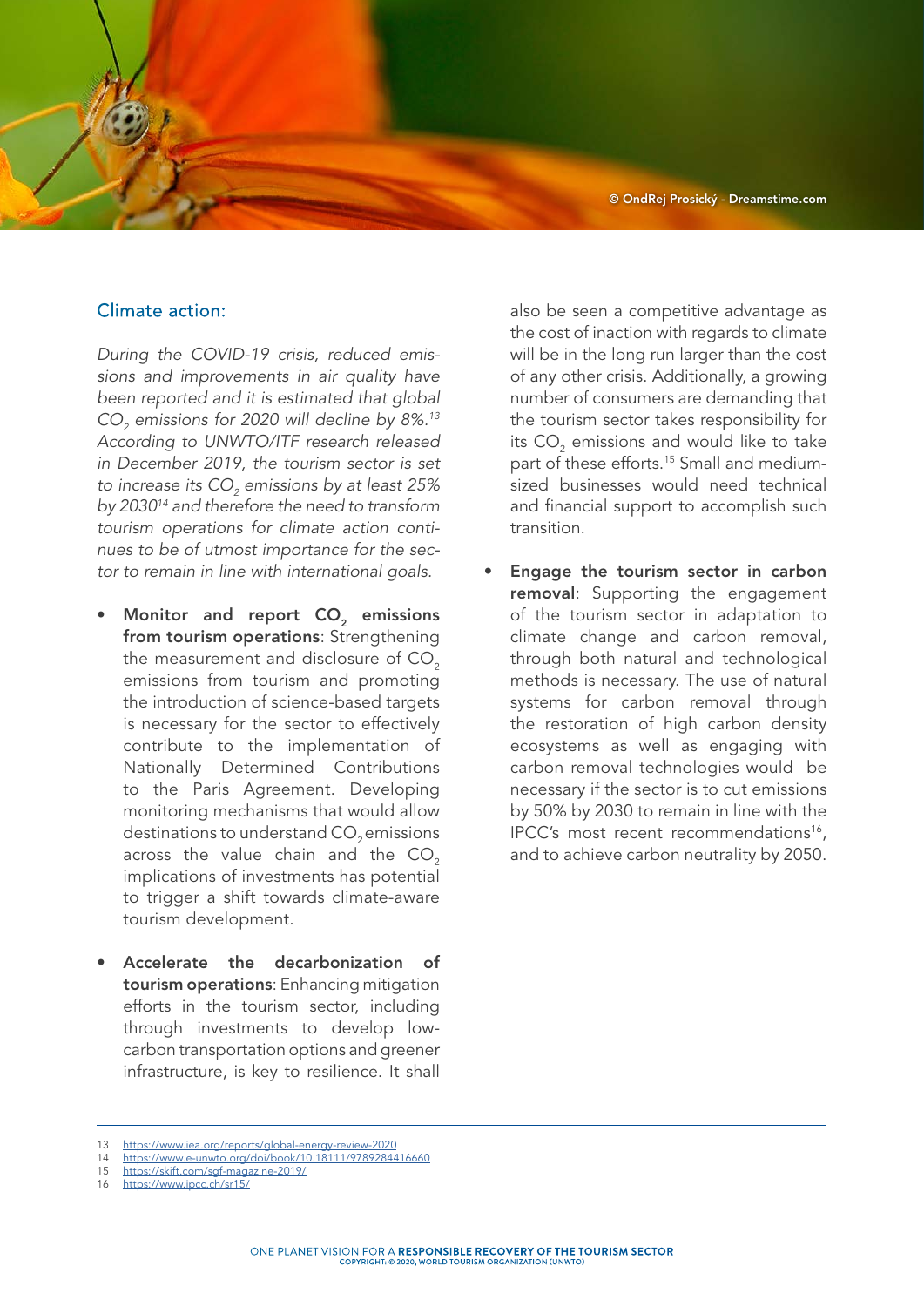# #ResponsibleRecovery for Prosperity

#### Circular economy:

*The COVID-19 crisis has raised awareness of the importance of local supply chains and the need to rethink how goods and services are produced and consumed, both key elements of a circular economy. Integrating circularity and further advancing resource efficiency in the tourism value chain represent an opportunity for the tourism sector to embrace a sustainable and resilient growth pathway*.

- Invest in transforming tourism value chains: Circular economy processes such as reducing and reusing (user to user), repairing, refurbishing and remanufacturing (user to business) and recycling and repurposing (business to business) can reduce economic leakages in the tourism value chain as well as waste and pollution.<sup>17</sup> Supporting the integration of circular economy processes in tourism can promote innovation, the creation of new sustainable business models, added value for customers and local economic development. The efficient use of energy and water are essential measures.
- Prioritize sustainable food approaches for circularity: Food represents an entry point for circularity in tourism value chains through sustainable procurement (local and organic sourcing, sourcing from market surplus or collective procurement), sustainable menus

(including healthy and plant-rich dishes) and food waste and loss reduction and management. Mainstreaming food loss and waste reduction in tourism has potential to support the recovery of small and large businesses as it presents an opportunity to reduce costs and improve efficiency while curbing  $\mathsf{CO}_2$  emissions.

Shift towards a circularity of plastics in tourism: Addressing plastic waste and pollution can be a catalyser of circularity in tourism through the elimination of unnecessary plastics, integrating reuse models safely, engaging the value chain to advance the use of recyclable and compostable plastics and collaborating to increase recycling rates for plastics.<sup>18</sup> Supporting the shift towards a circularity of plastics can reduce marine litter and plastic pollution, preserve the attractiveness of destinations and trigger multi-stakeholder precompetitive collaboration on topics such as waste management at destination level, which in turn can have a positive effect on health.

## Governance and finance:

*During the COVID-19 crisis, the exchange of information across levels of government, the private sector and internationally has been crucial for decision making and managing the pandemic. Capitalising on lessons learned will be key to implement recovery plans efficiently and enhance global resilience. More inclusive and smart destination mana-*

<sup>17</sup> <https://buildingcircularity.org/>

<https://www.unwto.org/sustainable-development/global-tourism-plastics-initiative>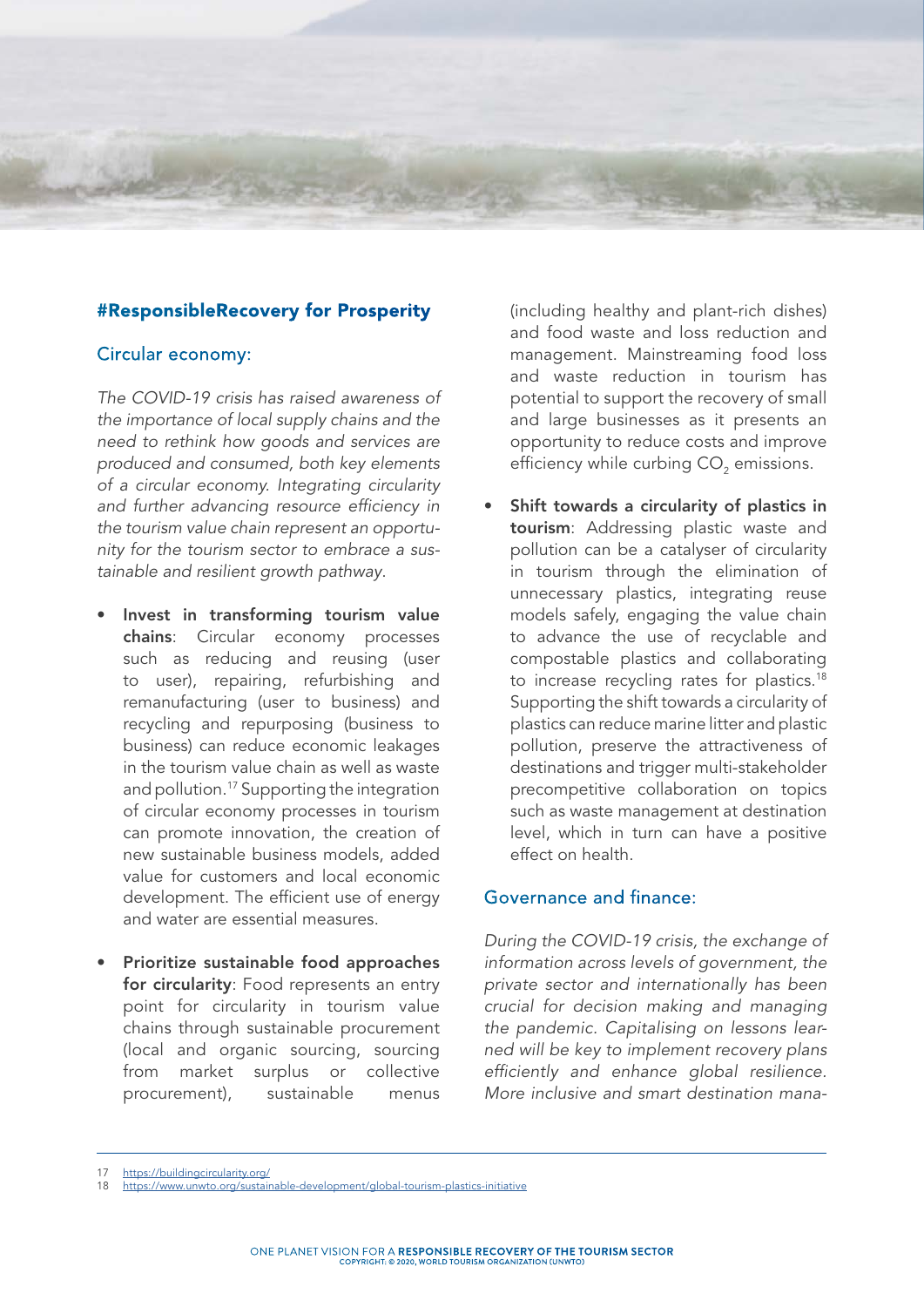

*gement and partnerships can lead the way for sustainability to play a pivotal role in the recovery of tourism.* 

- Measure beyond economic impacts: Generating regular and timely data to support decision making towards sustainability in tourism is crucial for the recovery to be aligned with ambitions on resource efficiency, climate change and biodiversity as well as to ensure that the needs of host communities, including public health, are well integrated in destination management. Digital technologies can assist these efforts. Measuring beyond the economic performance of tourism is essential to mobilise green stimulus, financial support and investments.
- Steer recovery funds towards better tourism: Financing for the recovery of tourism should strive to balance the urgent support needed for business

survival, job retention and the restart of tourism operations with longerterm goals such as the protection of ecosystems and climate change which not only underpin the global economy but also offer opportunities for creating green and decent jobs. Innovative financing solutions and blended publicprivate approaches would be needed.

Consolidate partnerships for implementation: Successfully transitioning to a more sustainable and resilient tourism model will largely depend on public private collaboration and partnerships. Enhancing collaboration between key stakeholders along the tourism value chain, internationally and at destination level as well as prioritizing inclusive participatory approaches is crucial to ensure an efficient implementation of recovery plans.

# **INITIATIVES TO SUPPORT A #RESPONSIBLERECOVERY TO #BUILDBACKBETTER TOURISM**

Visit [https://www.oneplanetnetwork.org/](https://www.oneplanetnetwork.org/sustainable-tourism/covid-19-responsible-recovery-tourism) [tourism-covid-19](https://www.oneplanetnetwork.org/sustainable-tourism/covid-19-responsible-recovery-tourism) to learn about initiatives from partners that can support a responsible recovery for people, planet and prosperity.